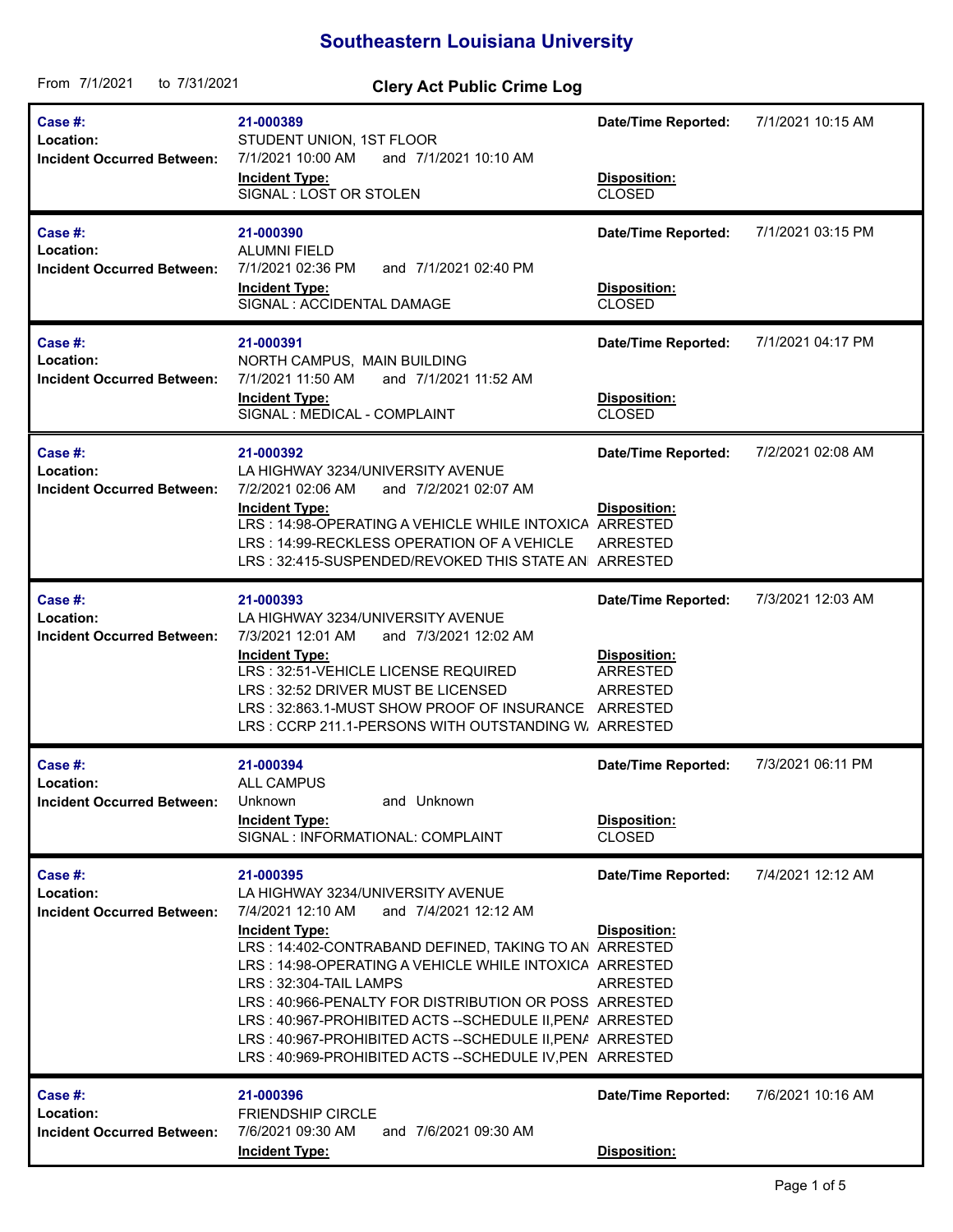|                                                           | SIGNAL : ACCIDENTAL DAMAGE                                                                                                                                                                                                                                                      | <b>CLOSED</b>                                                             |                    |
|-----------------------------------------------------------|---------------------------------------------------------------------------------------------------------------------------------------------------------------------------------------------------------------------------------------------------------------------------------|---------------------------------------------------------------------------|--------------------|
| Case #:<br>Location:<br><b>Incident Occurred Between:</b> | 21-000397<br>STRAWBERRY STADIUM, WEST<br>4/30/2021 08:00 AM<br>and 7/6/2021 11:01 AM<br><b>Incident Type:</b><br>LRS: 14:56.4-CRIMINAL DAMAGE TO PROPERTY BY                                                                                                                    | Date/Time Reported:<br>Disposition:<br><b>CLOSED</b>                      | 7/6/2021 11:02 AM  |
| Case #:<br>Location:<br>Incident Occurred Between:        | 21-000398<br>NORTHWEST RAILROAD AVENUE<br>and 7/8/2021 11:56 PM<br>7/8/2021 11:55 PM<br><b>Incident Type:</b><br>LRS: 14:98-OPERATING A VEHICLE WHILE INTOXICA<br>LRS: 32:64-SPEEDING                                                                                           | <b>Date/Time Reported:</b><br>Disposition:<br>ARRESTED<br>ARRESTED        | 7/8/2021 11:57 PM  |
| Case #:<br>Location:<br><b>Incident Occurred Between:</b> | 21-000399<br>NORTHWEST RAILROAD AVENUE<br>and 7/9/2021 01:46 AM<br>7/9/2021 01:45 AM<br><b>Incident Type:</b><br>LRS: 32:415-SUSPENDED/REVOKED THIS STATE AN<br>LRS: 32:79-IMPROPER DRIVING WITHIN LANE<br>LRS: CCRP 211.1-PERSONS WITH OUTSTANDING W. ARRESTED                 | <b>Date/Time Reported:</b><br>Disposition:<br><b>ARRESTED</b><br>ARRESTED | 7/9/2021 01:47 AM  |
| Case #:<br>Location:<br><b>Incident Occurred Between:</b> | 21-000400<br>NORTHWEST RAILROAD AVENUE<br>Unknown<br>and Unknown<br><b>Incident Type:</b><br>SIGNAL : INFORMATIONAL                                                                                                                                                             | <b>Date/Time Reported:</b><br>Disposition:<br><b>CLOSED</b>               | 7/9/2021 02:23 AM  |
| Case #:<br>Location:<br><b>Incident Occurred Between:</b> | 21-000401<br>PENNINGTON STUDENT ACTIVITY CENTER<br>7/8/2021 03:00 PM<br>and 7/9/2021 12:14 PM<br><b>Incident Type:</b><br>LRS: 14:67-THEFT                                                                                                                                      | <b>Date/Time Reported:</b><br>Disposition:<br><b>CLOSED</b>               | 7/9/2021 12:15 PM  |
| Case #:<br>Location:<br>Incident Occurred Between:        | 21-000402<br>PENNINGTON STUDENT ACTIVITY CENTER<br>7/8/2021 03:00 PM<br>and 7/9/2021 12:14 PM<br><b>Incident Type:</b><br>LRS: 14:67-THEFT                                                                                                                                      | <b>Date/Time Reported:</b><br>Disposition:<br><b>CLOSED</b>               | 7/9/2021 12:15 PM  |
| Case #:<br>Location:<br><b>Incident Occurred Between:</b> | 21-000403<br>NORTH OAK PARK, PARKING LOT<br>and 7/9/2021 03:11 PM<br>7/9/2021 03:02 PM<br><b>Incident Type:</b><br>LRS: 40:966-PENALTY FOR DISTRIBUTION OR POSS ARRESTED<br>LRS: 40:966-PENALTY FOR DISTRIBUTION OR POSS ARRESTED                                               | <b>Date/Time Reported:</b><br>Disposition:                                | 7/9/2021 03:12 PM  |
| Case #:<br>Location:<br><b>Incident Occurred Between:</b> | 21-000404<br>LAB SCHOOL<br>and 7/9/2021 09:01 PM<br>7/9/2021 04:45 PM<br><b>Incident Type:</b><br>LRS: 14:56-SIMPLE CRIMINAL DAMAGE TO PROPER                                                                                                                                   | <b>Date/Time Reported:</b><br><b>Disposition:</b><br><b>CLOSED</b>        | 7/9/2021 07:28 PM  |
| Case #:<br>Location:<br><b>Incident Occurred Between:</b> | 21-000405<br>NORTH OAK STREET<br>7/10/2021 02:16 PM<br>and 7/10/2021 02:17 PM<br><b>Incident Type:</b><br>LRS: 32:295.1-DRIVER AND PASSENGER SHALL WE/ ARRESTED<br>LRS: 32:415-SUSPENDED/REVOKED THIS STATE AN ARRESTED<br>LRS: CCRP 211.1-PERSONS WITH OUTSTANDING W. ARRESTED | <b>Date/Time Reported:</b><br><b>Disposition:</b>                         | 7/10/2021 02:18 PM |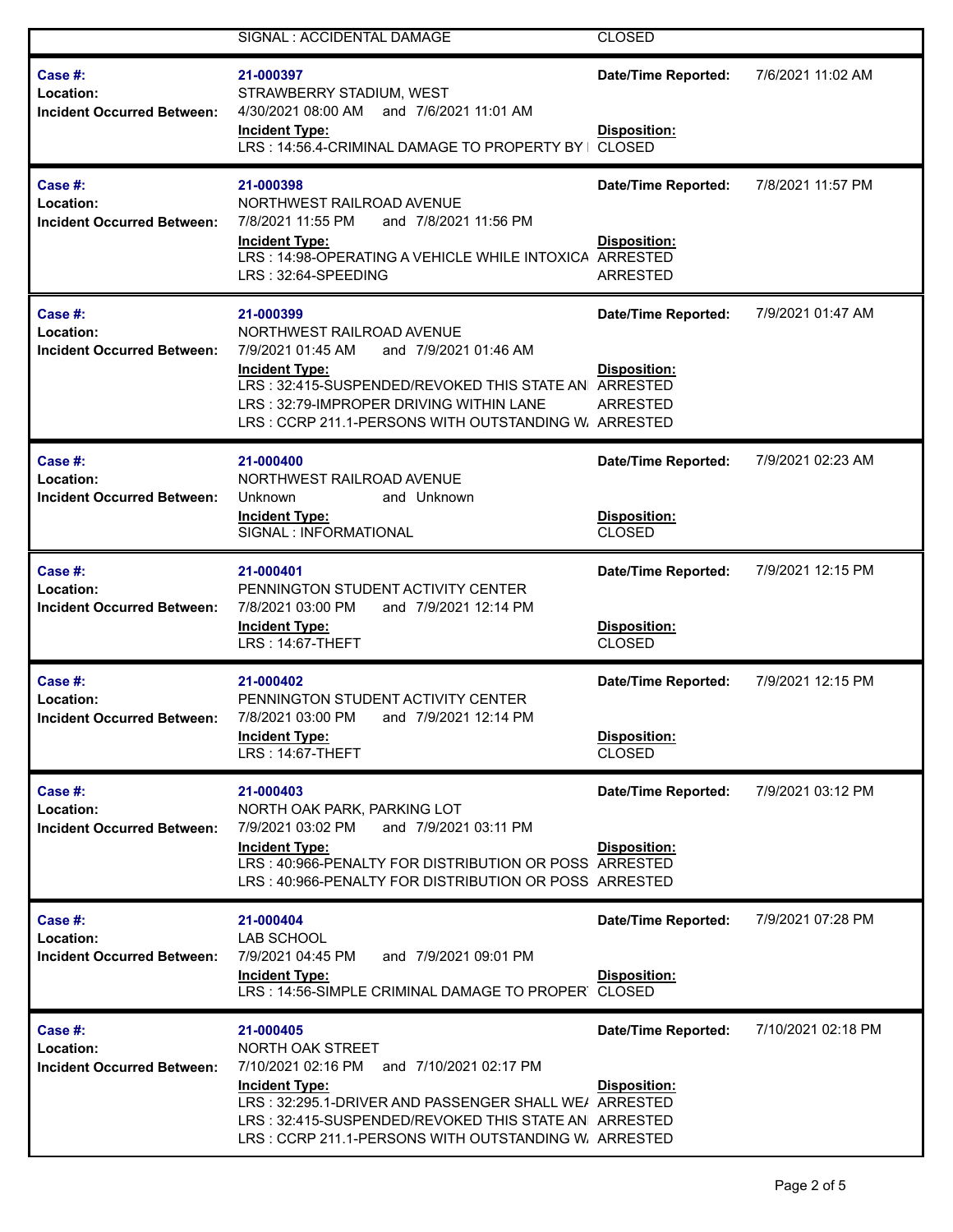| Case #:<br>Location:<br><b>Incident Occurred Between:</b> | 21-000406<br>LA HIGHWAY 3234/UNIVERSITY AVENUE<br>7/11/2021 08:34 AM<br>and 7/11/2021 08:35 AM<br><b>Incident Type:</b><br>LRS: 32:295.1-DRIVER AND PASSENGER SHALL WE/ ARRESTED<br>LRS: 32:415-SUSPENDED/REVOKED THIS STATE AN ARRESTED<br>SIGNAL: WARRANT - OTHER AGENCY                            | <b>Date/Time Reported:</b><br>Disposition:<br><b>ARRESTED</b>                                | 7/11/2021 08:36 AM |
|-----------------------------------------------------------|-------------------------------------------------------------------------------------------------------------------------------------------------------------------------------------------------------------------------------------------------------------------------------------------------------|----------------------------------------------------------------------------------------------|--------------------|
| Case #:<br>Location:<br>Incident Occurred Between:        | 21-000407<br><b>SGA DRIVE</b><br>7/12/2021 01:38 PM<br>and 7/12/2021 01:39 PM<br><b>Incident Type:</b><br>LRS: 32:415-SUSPENDED/REVOKED THIS STATE AN CLOSED<br>LRS: 32:863.1-MUST SHOW PROOF OF INSURANCE CLOSED<br>SIGNAL: AUTO CRASH<br>SIGNAL: WARRANT - OTHER AGENCY                             | <b>Date/Time Reported:</b><br>Disposition:<br><b>CLOSED</b><br><b>CLOSED - ARREST</b>        | 7/12/2021 01:39 PM |
| Case #:<br>Location:<br><b>Incident Occurred Between:</b> | 21-000408<br>PINE OAKS, PARKING LOT<br>7/14/2021 02:40 PM and 7/14/2021 02:42 PM<br><b>Incident Type:</b><br>LRS: 40:1023C-DRUG PARAPHENALIA<br>LRS: 40:966-PENALTY FOR DISTRIBUTION OR POSS OSAA                                                                                                     | <b>Date/Time Reported:</b><br>Disposition:<br><b>OSAA</b>                                    | 7/14/2021 02:41 PM |
| Case #:<br>Location:<br><b>Incident Occurred Between:</b> | 21-000409<br>LA HIGHWAY 3234/UNIVERSITY AVENUE<br>7/15/2021 03:34 PM and 7/15/2021 03:35 PM<br><b>Incident Type:</b><br>LRS: 32:51-VEHICLE LICENSE REQUIRED<br>LRS: 32:53 NO MOTOR VEHICLE INSPECTION STICK CLOSED<br>LRS: CCRP 211.1-PERSONS WITH OUTSTANDING W. CLOSED - ARREST                     | <b>Date/Time Reported:</b><br>Disposition:<br><b>CLOSED</b>                                  | 7/15/2021 03:36 PM |
| Case #:<br>Location:<br><b>Incident Occurred Between:</b> | 21-000410<br>SOUTHEASTERN OAKS/GREEK VILLAGE<br>Unknown<br>and Unknown<br><b>Incident Type:</b><br>SIGNAL : MEDICAL - COMPLAINT                                                                                                                                                                       | <b>Date/Time Reported:</b><br>Disposition:<br><b>CLOSED</b>                                  | 7/15/2021 07:36 PM |
| Case #:<br>Location:<br><b>Incident Occurred Between:</b> | 21-000412<br><b>WEST DAKOTA STREET</b><br>7/18/2021 07:06 PM<br>and 7/18/2021 07:24 PM<br><b>Incident Type:</b><br>SIGNAL : MEDICAL - EMERGENCY                                                                                                                                                       | <b>Date/Time Reported:</b><br>Disposition:<br>TRANSPORTED TO HOSPITAL                        | 7/18/2021 07:06 PM |
| Case #:<br>Location:<br><b>Incident Occurred Between:</b> | 21-000413<br><b>STUDENT UNION</b><br>7/14/2021 12:00 PM<br>and 7/14/2021 05:00 PM<br><b>Incident Type:</b><br>LRS: 14:67-THEFT                                                                                                                                                                        | <b>Date/Time Reported:</b><br>Disposition:<br><b>CLOSED</b>                                  | 7/19/2021 02:08 PM |
| Case #:<br>Location:<br><b>Incident Occurred Between:</b> | 21-000414<br>LA HIGHWAY 3234/UNIVERSITY AVENUE<br>7/20/2021 03:46 AM and 7/20/2021 03:47 AM<br><b>Incident Type:</b><br>LRS: 32:52 DRIVER MUST BE LICENSED<br>LRS: 32:863.1-MUST SHOW PROOF OF INSURANCE<br>LRS: 47:536-VIOLATION OF REGISTRATION - SWITCI ARRESTED<br>SIGNAL: WARRANT - OTHER AGENCY | <b>Date/Time Reported:</b><br>Disposition:<br><b>ARRESTED</b><br>ARRESTED<br><b>ARRESTED</b> | 7/20/2021 03:48 AM |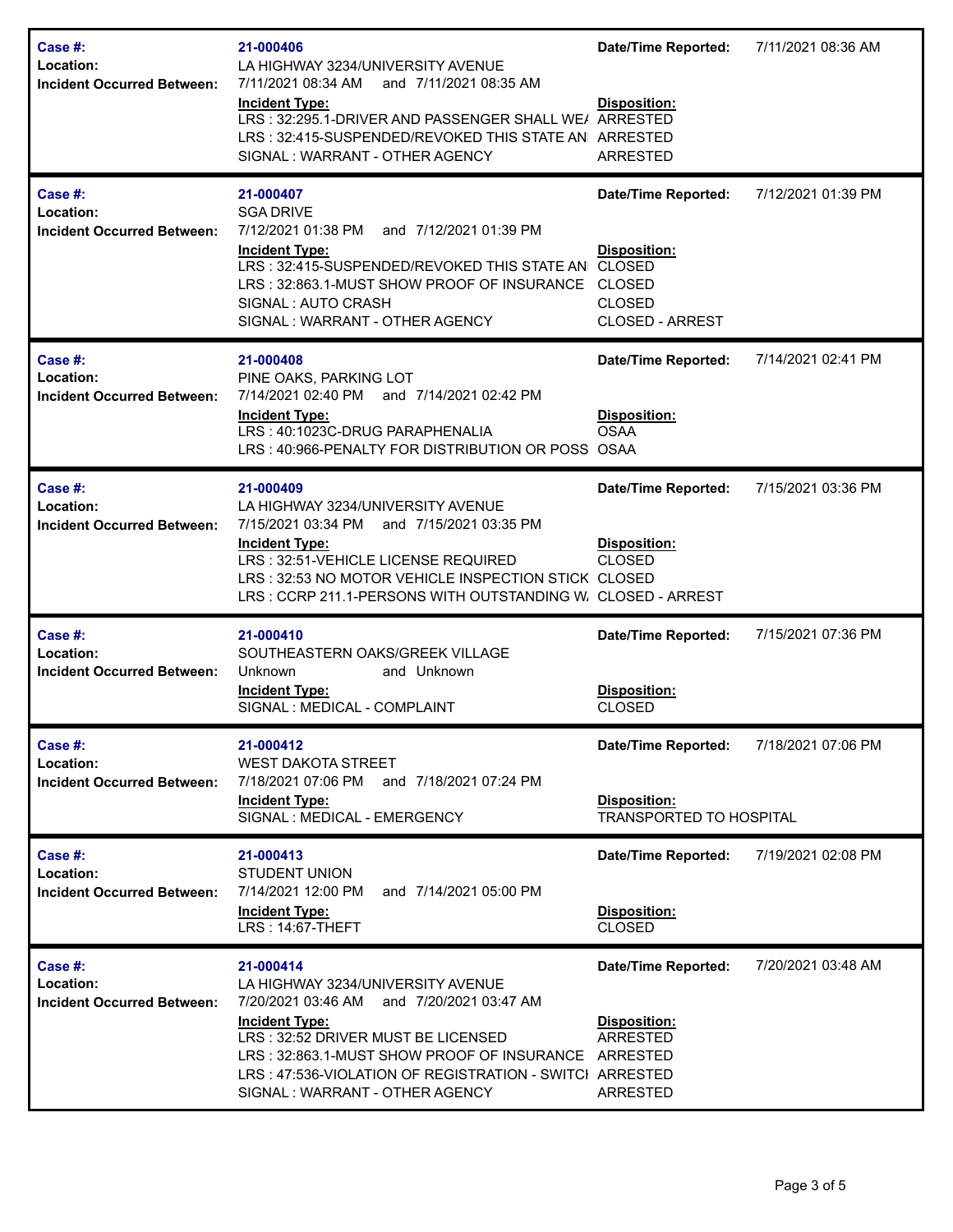| Case #:<br>Location:<br><b>Incident Occurred Between:</b> | 21-000415<br>PRIDE HALL, PARKING LOT<br>7/20/2021 07:00 AM and 7/20/2021 05:00 PM<br><b>Incident Type:</b><br>LRS: 14:100-HIT AND RUN                                                                                                                                                                                                                    | <b>Date/Time Reported:</b><br>Disposition:<br><b>CLOSED</b>                         | 7/20/2021 04:59 PM |
|-----------------------------------------------------------|----------------------------------------------------------------------------------------------------------------------------------------------------------------------------------------------------------------------------------------------------------------------------------------------------------------------------------------------------------|-------------------------------------------------------------------------------------|--------------------|
| Case #:<br>Location:<br><b>Incident Occurred Between:</b> | 21-000416<br>THE VILLAGE B<br>7/20/2021 11:35 PM<br>and 7/20/2021 11:38 PM<br><b>Incident Type:</b><br>SIGNAL : MEDICAL - EMERGENCY                                                                                                                                                                                                                      | <b>Date/Time Reported:</b><br>Disposition:<br><b>CLOSED</b>                         | 7/20/2021 11:39 PM |
| Case #:<br>Location:<br><b>Incident Occurred Between:</b> | 21-000417<br>NORTH OAK STREET<br>7/21/2021 03:09 AM<br>and 7/21/2021 04:03 AM<br><b>Incident Type:</b><br>LRS: 32:415-SUSPENDED/REVOKED THIS STATE AN CLOSED<br>SIGNAL: AUTO CRASH                                                                                                                                                                       | <b>Date/Time Reported:</b><br><b>Disposition:</b><br><b>CLOSED</b>                  | 7/21/2021 03:09 AM |
| Case #:<br>Location:<br><b>Incident Occurred Between:</b> | 21-000418<br><b>ALUMNI FIELD</b><br>7/21/2021 04:13 PM<br>and 7/21/2021 04:32 PM<br><b>Incident Type:</b><br>SIGNAL : MEDICAL - EMERGENCY                                                                                                                                                                                                                | <b>Date/Time Reported:</b><br><b>Disposition:</b><br><b>TRANSPORTED TO HOSPITAL</b> | 7/21/2021 04:14 PM |
| Case #:<br>Location:<br><b>Incident Occurred Between:</b> | 21-000419<br>NORTH OAK STREET<br>7/22/2021 11:04 PM<br>and 7/22/2021 11:04 PM<br><b>Incident Type:</b><br>SIGNAL: WARRANT - OTHER AGENCY                                                                                                                                                                                                                 | <b>Date/Time Reported:</b><br>Disposition:<br><b>CLOSED - ARREST</b>                | 7/22/2021 11:04 PM |
| Case #:<br>Location:<br><b>Incident Occurred Between:</b> | 21-000420<br>NORTH OAK STREET<br>7/23/2021 11:23 PM and 7/23/2021 11:24 PM<br>Incident Type:<br>LRS: 32:361.1 VIEW OUTWARD OR INWARD THROU( ARRESTED<br>LRS: 32:52 DRIVER MUST BE LICENSED<br>LRS : 40:966-PENALTY FOR DISTRIBUTION OR POSS ARRESTED.                                                                                                    | <b>Date/Time Reported:</b><br>Disposition:<br>ARRESTED                              | 7/23/2021 11:25 PM |
| Case #:<br>Location:<br><b>Incident Occurred Between:</b> | 21-000421<br>NORTH OAK STREET<br>7/24/2021 12:02 AM and 7/24/2021 12:03 AM<br><b>Incident Type:</b><br>LRS: 14:98-OPERATING A VEHICLE WHILE INTOXICA ARRESTED<br>LRS: 32:300-UNLAWFUL TO HAVE ALCOHOLIC BEVE ARRESTED<br>LRS: 32:51-VEHICLE LICENSE REQUIRED<br>LRS: 40:1023C-DRUG PARAPHENALIA<br>LRS: 40:966-PENALTY FOR DISTRIBUTION OR POSS ARRESTED | <b>Date/Time Reported:</b><br>Disposition:<br><b>ARRESTED</b><br><b>ARRESTED</b>    | 7/24/2021 12:04 AM |
| Case #:<br>Location:<br><b>Incident Occurred Between:</b> | 21-000422<br>STUDENT UNION<br>7/24/2021 12:50 PM<br>and 7/24/2021 01:00 PM<br><b>Incident Type:</b><br>LRS: 14:67-THEFT                                                                                                                                                                                                                                  | <b>Date/Time Reported:</b><br>Disposition:<br><b>CLOSED</b>                         | 7/24/2021 01:00 PM |
| Case #:<br>Location:<br><b>Incident Occurred Between:</b> | 21-000423<br>NORTHWEST RAILROAD AVENUE<br>7/25/2021 02:15 AM and 7/25/2021 02:17 AM<br><b>Incident Type:</b><br>LRS: 14:98-OPERATING A VEHICLE WHILE INTOXICA ARRESTED<br>LRS: 32:58-CARELESS OPERATION                                                                                                                                                  | <b>Date/Time Reported:</b><br>Disposition:<br>ARRESTED                              | 7/25/2021 02:18 AM |